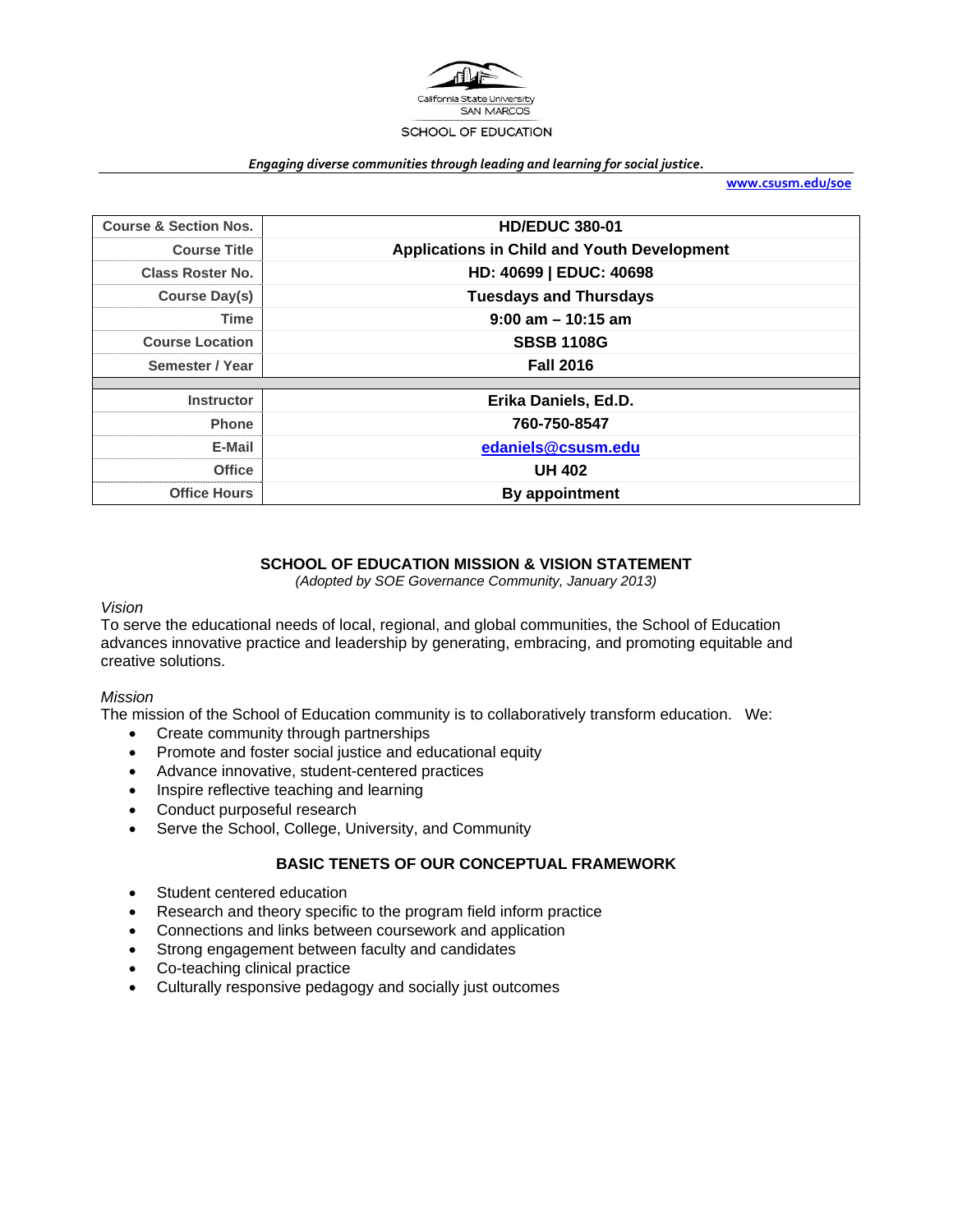# **TABLE OF CONTENTS**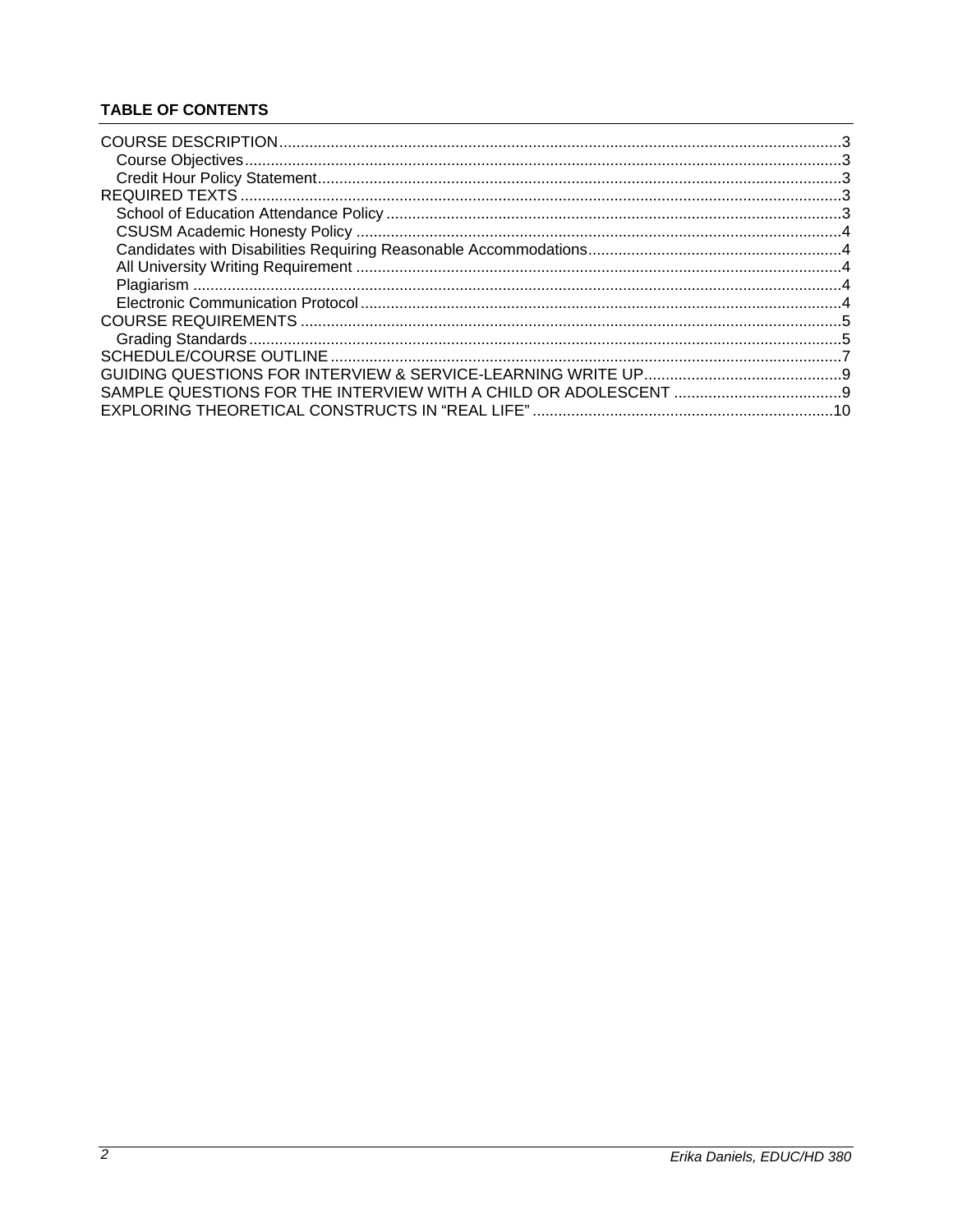### **COURSE DESCRIPTION**

Considers the social, cultural, cognitive, emotional, linguistic, and behavioral development of children and adolescents from multidisciplinary, multicultural, and applied perspectives. Students will learn major theories of development in order to apply that knowledge to their work in evidence-based services and programs for children and youth. Includes a field experience component through which students will consider how their inclass learning is enacted in the lived experiences of children and youth. Special attention is given to identifying multicultural and socio-cultural influences on development. *May not be taken for credit by students who have received credit for EDUC 496-1.* 

## **Course Objectives**

By the end of the course, students will be able to:

- 1. Describe the main principles of cognitive development, information processing, and sociocultural theory in order to identify how each is manifested in the lives of children and youth
- 2. Use the field experience to demonstrate how academic theory contributes to understanding observed differences in socially, culturally, and linguistically diverse children and youth
- 3. Understand and then evaluate the ways in which academic theory is applied within the realms of health, human services, and education
- 4. Apply knowledge gained from the field experience when considering influences such as environment, culture, family/sibling/friend relationships on the development of thought and reasoning
- 5. Create an understanding of what various theoretical constructs actually mean in the "real life" of children and youth
- 6. Summarize findings of empirical research in major areas of cognitive development, including perception, language, memory, conceptual understanding, problems solving, social cognition, and acquisition of academic skills and apply those summaries to understanding the lived experiences of children and youth
- 7. Understand cognitive and developmental processes and determine how that knowledge can be best applied to work with children and youth in education and other human services fields.

**\*Special Note: Because this course requires a field service component, a background check may be required. It is your responsibility to check with the agency you will be serving and to meet fingerprinting and other requirements to serve as a volunteer. All students should work with the Office of Service Learning (http://www.csusm.edu/community/servicelearning) to ensure that proper procedures are followed**

### **Credit Hour Policy Statement**

Per the University Credit Hour Policy: Students are expected to spend a minimum of two hours outside of the classroom each week for each unit of credit engaged in learning. For this course with three weekly hours of instruction, you should plan on spending an additional six hours engaged in study, review, and planning.

### **REQUIRED TEXTS**

Willingham, D. (2009). *Why Don't Students Like School? A Cognitive Scientist Answers Questions about How the Mind Works and What it Means for Your Classroom.* San Francisco, CA: Jossey-Bass.

Scholarly and applied articles from academic researchers and field practitioners are required and will be found in our Cougar Courses container.

### **School of Education Attendance Policy**

Due to the dynamic and interactive nature of courses in the School of Education, all candidates are expected to attend all classes and participate actively. At a minimum, candidates must attend more than 80% of class time, or s/he may not receive a passing grade for the course at the discretion of the instructor. Individual instructors may adopt more stringent attendance requirements. Should the candidate have extenuating circumstances, s/he should contact the instructor as soon as possible. *(Adopted by the COE Governance Community, December, 1997).*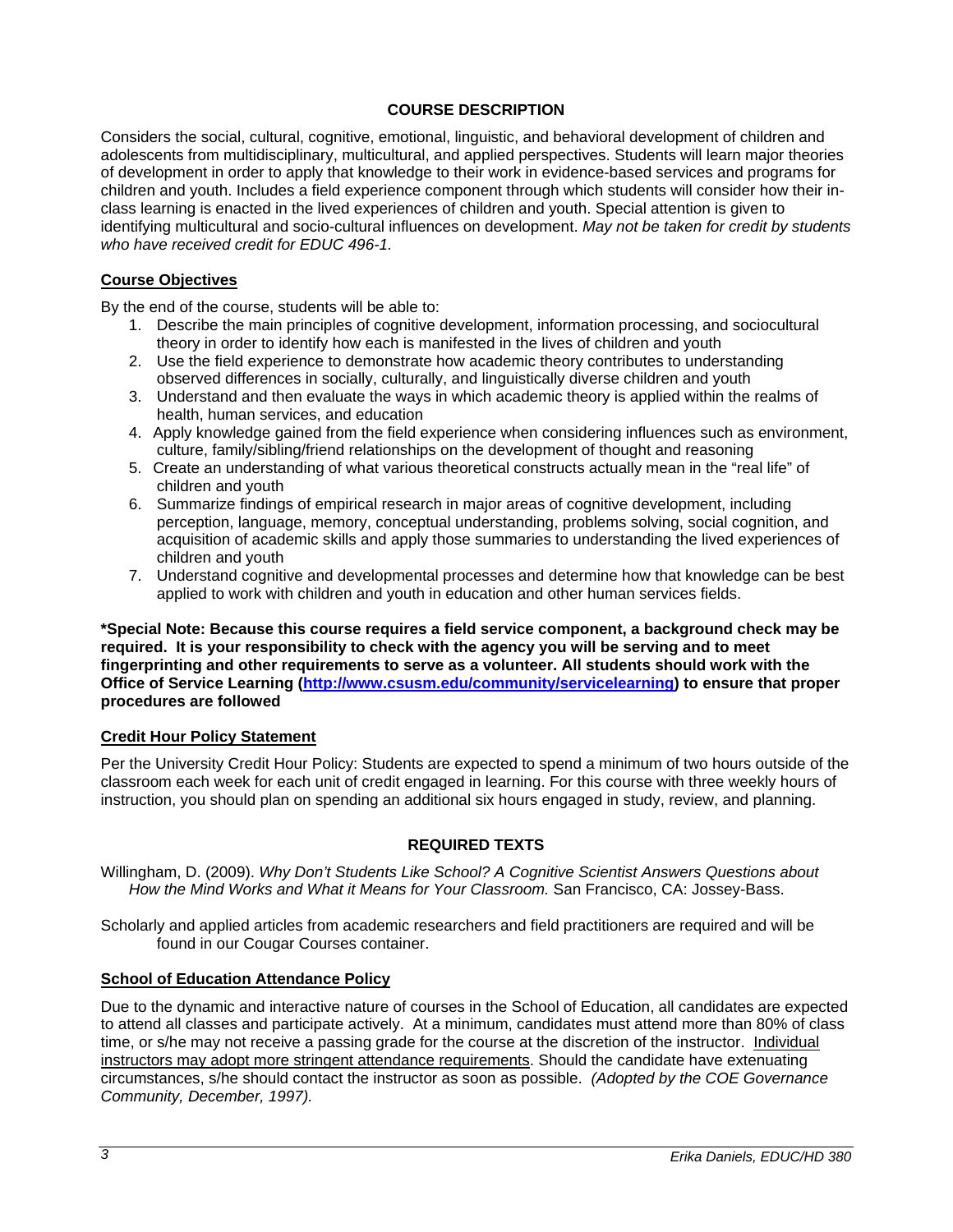*For this course: Students missing three class sessions will see their grades reduced by one full grade. Students missing four or more class sessions will see their grades reduced by two full grades. Leaving early or arriving late by more than 15 minutes constitutes one absence. Illness and emergencies are considered on a case-by-case basis. However, notification of an absence does not constitute an excuse.* 

## **CSUSM Academic Honesty Policy**

Students will be expected to adhere to standards of academic honesty and integrity, as outlined in the Student Academic Honesty Policy. All assignments must be original work, clear and error-free. All ideas/material that are borrowed from other sources must have appropriate references to the original sources. Any quoted material should give credit to the source and be punctuated accordingly.

Academic Honesty and Integrity: Students are responsible for honest completion and representation of their work. Your course catalog details the ethical standards and penalties for infractions. There will be zero tolerance for infractions. If you believe there has been an infraction by someone in the class, please bring it to the instructor's attention. The instructor reserves the right to discipline any student for academic dishonesty, in accordance with the general rules and regulations of the university. Disciplinary action may include the lowering of grades and/or the assignment of a failing grade for an exam, assignment, or the class as a whole.

### **Candidates with Disabilities Requiring Reasonable Accommodations**

Candidates with disabilities who require reasonable accommodations must be approved for services by providing appropriate and recent documentation to the Office of Disabled Student Services (DSS). This office is located in Craven Hall 4300, and can be contacted by phone at (760) 750-4905, or TTY (760) 750- 4909. Candidates authorized by DSS to receive reasonable accommodations should meet with their instructor during office hours or, in order to ensure confidentiality, in a more private setting.

#### **All University Writing Requirement**

Every course at the university must have a writing requirement of at least 2500 words. The requirement is met in this class through the assignments described below.

### **Plagiarism**

As an educator, it is expected that each candidate will do his/her own work, and contribute equally to group projects and processes. Plagiarism or cheating is unacceptable under any circumstances. If you are in doubt about whether your work is paraphrased or plagiarized see the Plagiarism Prevention for Students website http://library.csusm.edu/plagiarism/index.html. If there are questions about academic honesty, please consult the University catalog.

### **Electronic Communication Protocol**

Electronic correspondence is a part of your professional interactions. If you need to contact the instructor, email is often the easiest way to do so. It is my intention to respond to all received e-mails in a timely manner. Please be reminded that e-mail and on-line discussions are a very specific form of communication, with their own nuances and etiquette. For instance, electronic messages sent in all upper case (or lower case) letters, major typos, or slang, often communicate more than the sender originally intended. With that said, please be mindful of all e-mail and on-line discussion messages you send to your colleagues, to faculty members in the School of Education, or to persons within the greater educational community. All electronic messages should be crafted with professionalism and care.

Things to consider:

- Would I say in person what this electronic message specifically says?
- How could this message be misconstrued?
- Does this message represent my highest self?
- Am I sending this electronic message to avoid a face-to-face conversation?

In addition, if there is ever a concern with an electronic message sent to you, please talk with the author in person in order to correct any confusion.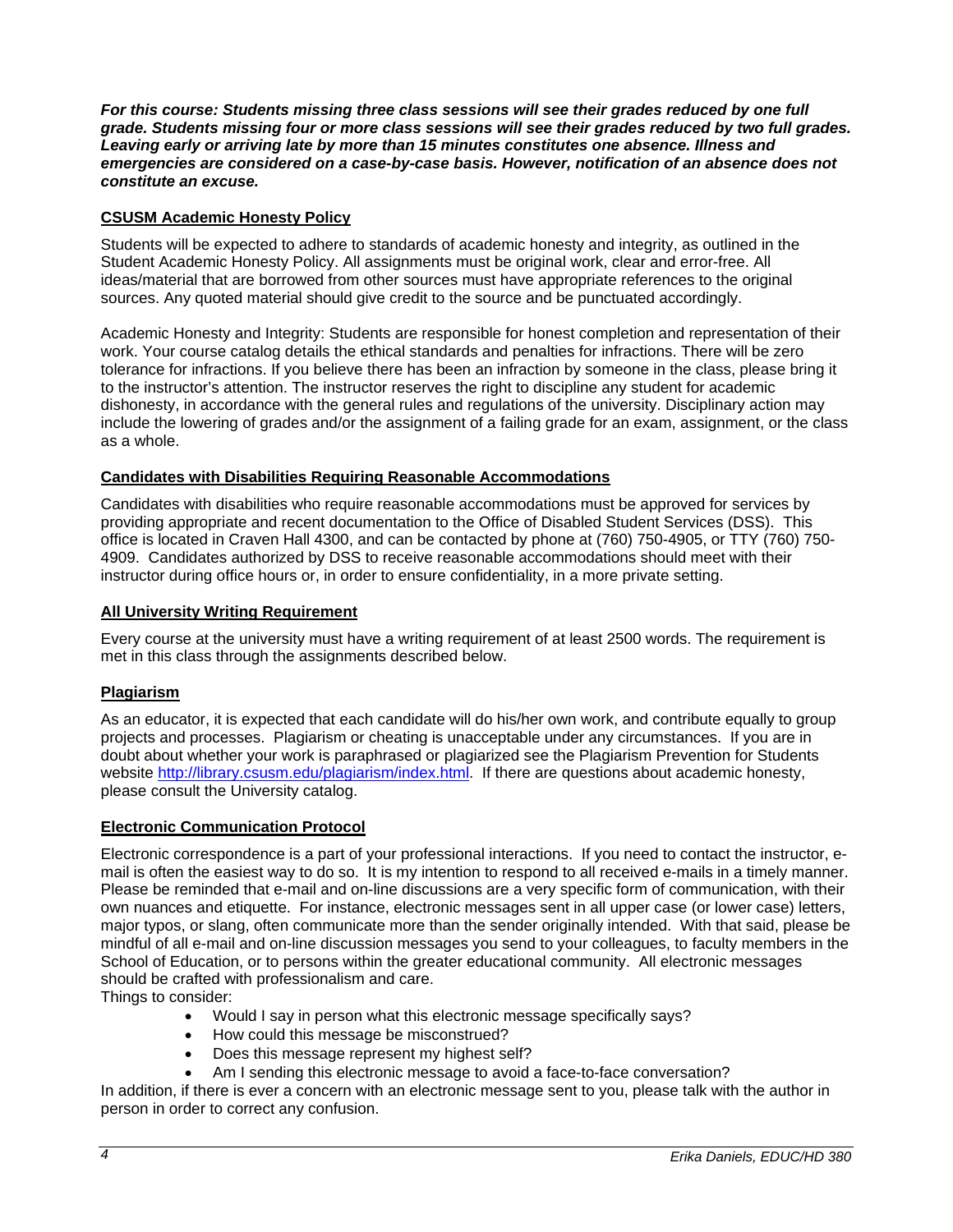## **COURSE REQUIREMENTS**

## **Grading Standards**

*Assignments are to be submitted to the appropriate place on Cougar Courses 9:00 am on the specified due date unless otherwise noted below.* Hand-written work is not accepted, and all documents should use 12 point Times New Roman. Edit assignments prior to submission to ensure the text is error-free and the ideas are logically and concisely presented. All citations, where appropriate, should use American Psychological Association (APA) 6<sup>th</sup> edition. Rubrics for each assignment are posted in our Cougar Courses container.

| А       | 93-100 | A- | 90-92 |      |       |
|---------|--------|----|-------|------|-------|
| B+      | 87-89  | в  | 83-86 | В-   | 80-82 |
| $c_{+}$ | 77-79  | C. | 73-76 | $C-$ | 70-72 |

| <b>Assignment</b>                                                                        | <b>Points</b><br><b>Possible</b> |
|------------------------------------------------------------------------------------------|----------------------------------|
| Interview with a Youth (Due November 1, 2016 by 9 am)                                    | 25                               |
| Service Learning Write Up (Due November 26, 2016 by 9 am)                                | 30                               |
| Presentation of Interview Findings & Implications (Due<br>December 8, 2016 in class)     | 15                               |
| Final Exam (Online-Open book/open notes; Must be<br>completed December 15, 2016 at 9 am) | 30                               |
| <b>Total Points</b>                                                                      | 100                              |

### **1. Interview With a Youth—Due November 1, 2016 by 9 am**

You will identify a child or adolescent with whom to conduct a series of interviews centered on the major theories discussed in this course. Because the focus of this course is on *understanding how theories of*  development apply to the lived experiences of children and adolescents, these interviews will encourage you to make those connections*.* This assignment encourages you to *create an understanding of what various theoretical constructs actually mean in the "real life" of children and adolescents*. When you write about your youth, you will explain how his/her responses to the questions and your interactions with him/her might be explained by what you are learning in the course. The write-up should be a narrative format where you describe the youth with whom you worked, make specific connections to the theories we discuss in class, and include specific quotations to illustrate your thinking. See page 8 for sample interview questions.

### **2. Service Learning Experience and Write-Up—Due Saturday, November 26 by 9 am**

Because this course focuses on *understanding how theories of child and adolescent development are applied in daily practice*, you will spend 1-2 hours per week volunteering in a field-based program of your choice. You may volunteer in a public or private school classroom, a hospital, or a social work setting—it must be a setting that works with children and/or adolescents. You will document your interactions with the youth you encounter and write an analysis that makes connections between and among the theories we discuss in class and your experiences in the field. We will discuss procedures for identifying a field site, expectations for gaining permission to volunteer, and requirements for the write-up in class. See page 8 for questions to guide your thinking during the observations. Use the graphic organizer on page 9 to hold your thinking if you find it useful (not required).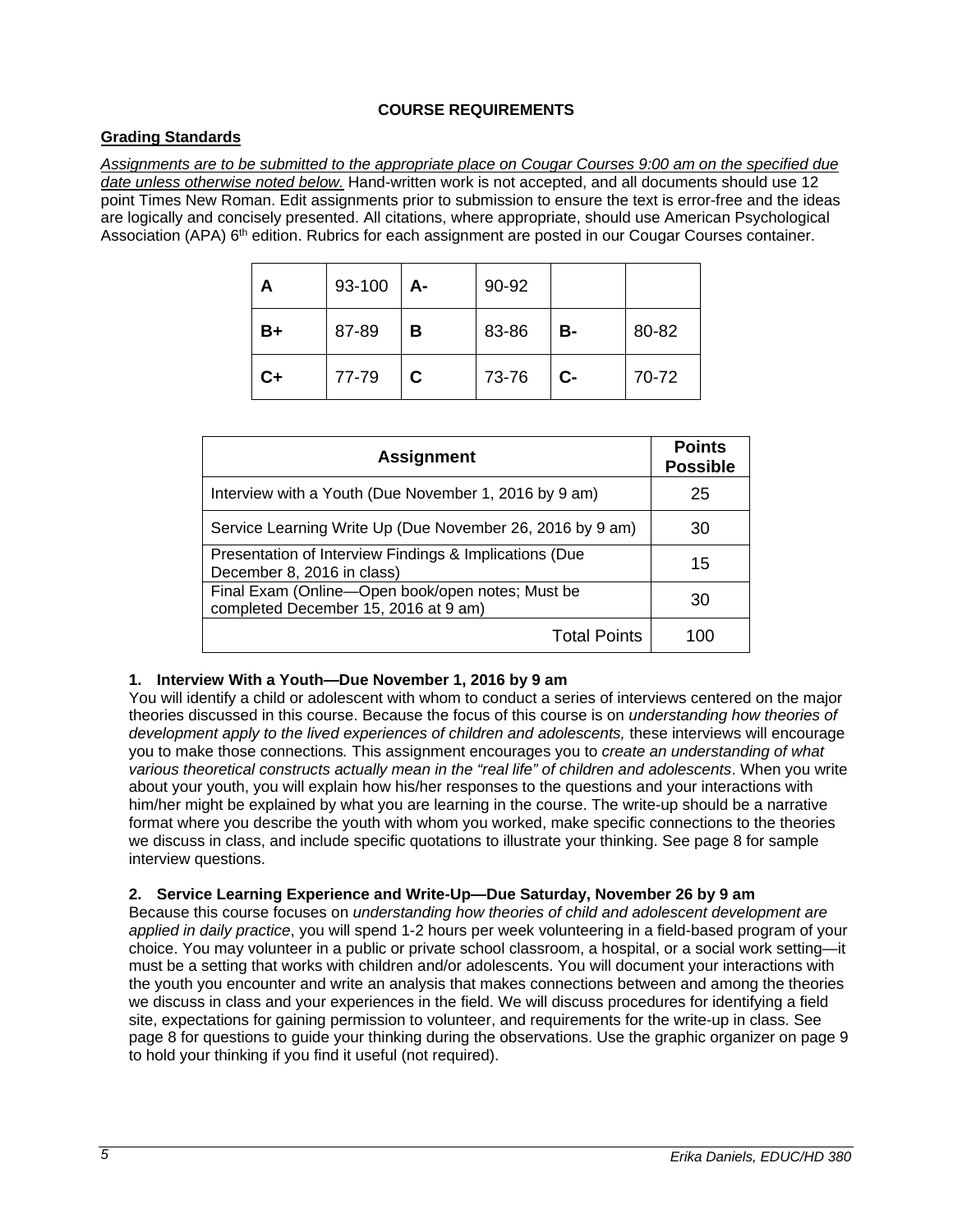### **3. Presentation (Interview and Implications)—Due Thursday, December 8 in class**

In order to emphasize the *importance of practically applying the theories and concepts from this class to the real world of children and adolescents*, you will prepare a presentation of the major findings from your service learning experience. This presentation can be a poster, PowerPoint, or any other creative format, and you will share the work in a Gallery Walk during the 15<sup>th</sup> week of the course. Your presentation must summarize your findings from the service learning experience and *discuss their implications for education, social work, and other human services fields*.

#### 4. **Final Exam—Must be finished by 9 am on December 15, 2016.**

During finals week, you will take a comprehensive final exam in order to demonstrate your understanding of the major theories and concepts related to child and adolescent development and *how they apply to education and human services*. Because research suggests that the act of retrieving information on a regular basis aids in retention, there will be 2-3 questions given at the end of class each Tuesday. They represent the primary learning undertaken that week and should be used to create a study guide. These questions will become part of the final exam.

**\*Course Format: Because the focus of this class is on an applied understanding of how children and youth develop cognitively, emotionally, and socially, all topics will be taught through interdisciplinary and multicultural perspectives. The topics listed below identify the main idea for each class session and will be discussed with an interdisciplinary lens. We will integrate findings from numerous related fields as we work to understand how theory enacts itself in the real lives of children and youth. To that end, class will meet on Tuesdays and Thursdays during weeks 1 and 15. During weeks 2-14, class will meet on Tuesdays only. Students will spend Thursdays during weeks 3- 14 in their service learning experience in order to observe ways in which Tuesday's content is manifested in the lives of children and youth. \***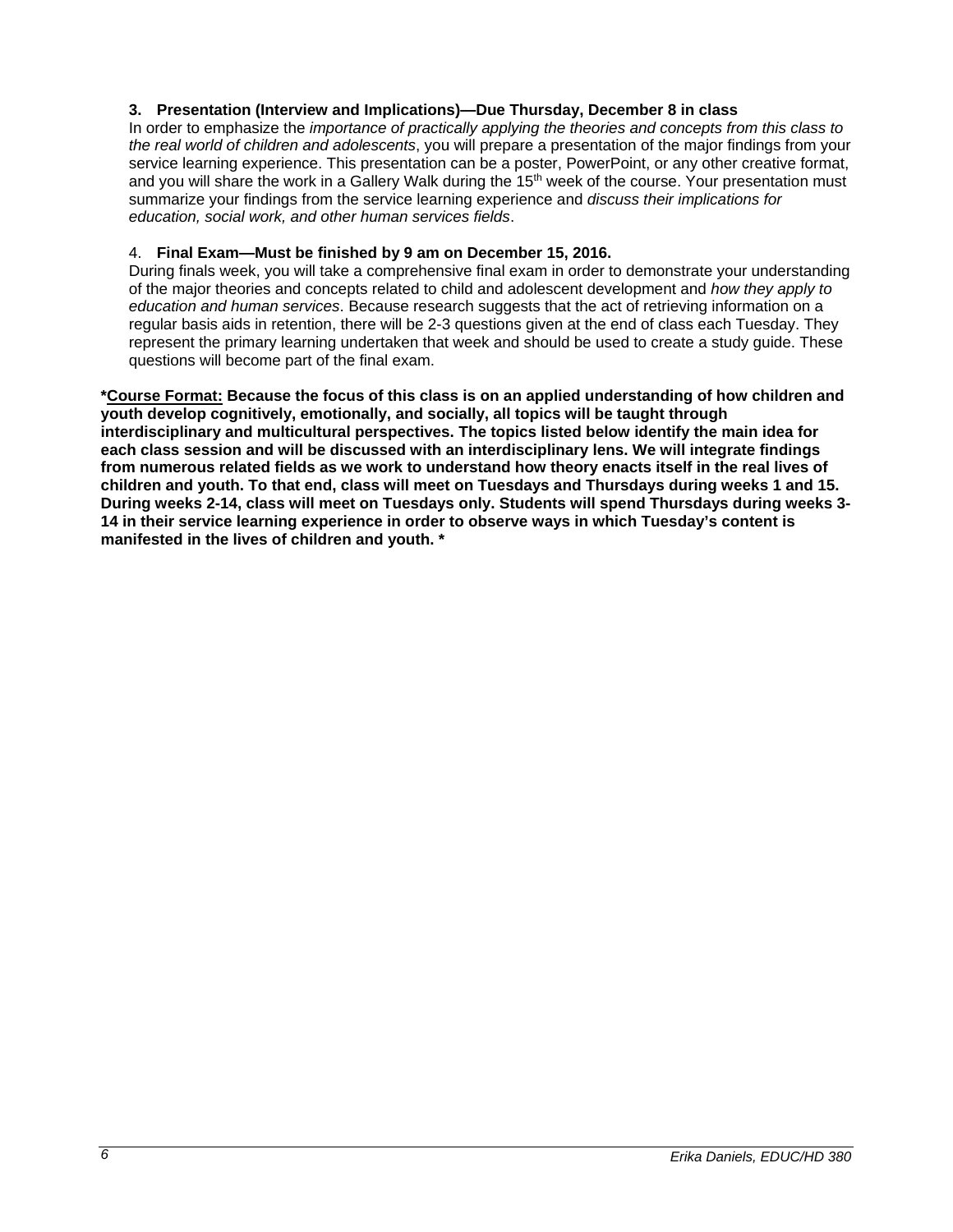# **SCHEDULE/COURSE OUTLINE**

| <b>Week</b>                            | <b>Topic</b>                                                                                                                                                                                                         | <b>Readings &amp;</b><br><b>Assignments</b>                                                                                     |
|----------------------------------------|----------------------------------------------------------------------------------------------------------------------------------------------------------------------------------------------------------------------|---------------------------------------------------------------------------------------------------------------------------------|
| 1: August 30 &<br>September 1,<br>2016 | T: Introduction to brain development<br>R: Social influences & multicultural perspectives on development                                                                                                             | National Geographic<br>article on the teenage<br>brain                                                                          |
| 2: September 6,<br>2016                | T: Vygotsky, the sociocultural perspective, and the influence of<br>social contexts on behavior<br>Service learning-Secure your site and fill out the appropriate<br>paperwork                                       | Vygotsky PDF<br>Willingham, Chapter 1                                                                                           |
| 3: September<br>13, 2016               | T: Memory development (working and long-term) and information<br>processing<br>Service learning-Notice the children's memory capacities and<br>how they process information                                          | Cowan PDF<br>PDF on memory in<br>general<br>Willingham, Chapter 3                                                               |
| 4: September<br>20, 2016               | Online Session: Development of the four domains of literacy<br>Service learning-Notice how the children use reading, writing,<br>speaking, and listening to communicate and make meaning                             | Kuhl article<br>Language<br>Development PDF                                                                                     |
| 5: September<br>27, 2016               | T: Problem solving and metacognition<br>Service learning-Observe how the children react to problems,<br>challenges, and difficulties                                                                                 | Joseph & Strain article                                                                                                         |
| 6: October 4,<br>2016                  | Online Session: Problem solving and critical thinking<br>Service learning-Observe whether and how the children employ<br>the critical thinking strategies we discuss on Monday                                       | Follow the instructions<br>on Cougar Courses                                                                                    |
| 7: October 11,<br>2016                 | T: Academic skills<br>Service learning-Notice children's attitudes toward achieving<br>academically; Identify social influences on their academic work                                                               | Willingham, Chapters<br>2, 4, 8, 5                                                                                              |
| 8: October 18,<br>2016                 | T: Development of identity: Self, ethnic, situational<br>Service learning-Identify how the children appear to view<br>themselves; Notice any social and multicultural influences                                     | Klimstra article                                                                                                                |
| 9: October 25,<br>2016                 | T: Self-concept and self-esteem<br>Service learning-Notice what value the children place on their<br>abilities. Is that value influenced by their social, cultural, and<br>linguistic identity?                      | Prothero article                                                                                                                |
| 10: November<br>1,2016                 | No formal class meeting<br>Spend the time at your service learning site and working on your<br>interview write up                                                                                                    | Due by 9:00 am (on<br>CC): Interview write<br>up                                                                                |
| 11: November<br>8,2016                 | T: Motivation<br>Service learning-Identify varying levels of motivation among the<br>children. Think about the multicultural and social influences on<br>their behavioral and/or academic choices                    | 2 Daniels articles                                                                                                              |
| 12: November<br>15, 2016               | T: Peer and friend relationships<br>Service learning-Notice how the children interact with their<br>peers; What appears to influence the decisions they make and<br>the language they use with different individuals | No additional reading<br>this week                                                                                              |
| 13: November<br>22, 2016               | Online session: Brain compatible learning<br>Service learning-Think about why some children learn with<br>relative ease while others struggle                                                                        | Willingham, Chapters<br>6 & 7<br>Due Saturday,<br>November 26 by 9<br>am (on CC): Write up<br>of service learning<br>experience |
| 14: November<br>29, 2016               | T: Brain-compatible learning (continued)<br>Service learning-Identify social and multicultural influences on<br>thinking and learning                                                                                |                                                                                                                                 |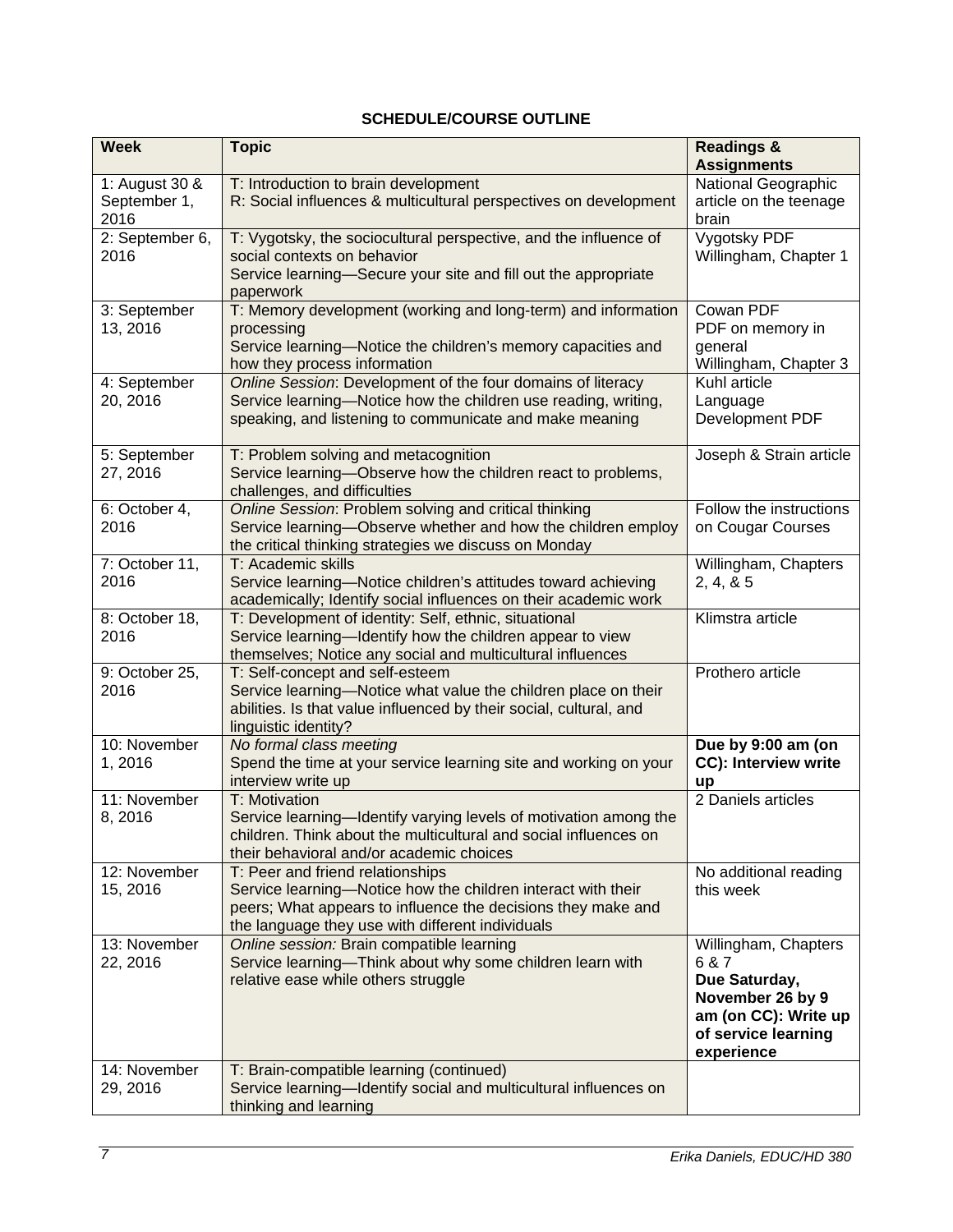| <b>Week</b>    | <b>Topic</b>                                           | <b>Readings &amp;</b>      |
|----------------|--------------------------------------------------------|----------------------------|
|                |                                                        | <b>Assignments</b>         |
| 15: December 6 | T: Intersections among research, practice, and reality | Willingham, Chapter 9      |
| & 8, 2016      | R: Gallery Walk                                        | Due Thursday,              |
|                |                                                        | <b>December 8: Service</b> |
|                |                                                        | learning implications      |
|                |                                                        | (Poster or                 |
|                |                                                        | presentation for           |
|                |                                                        | <b>Gallery Walk)</b>       |
| 16: December   | <b>Final Exam (Online)</b>                             |                            |
| 15, 2016       | Must be finished by 9:00 am on December 15, 2016.      |                            |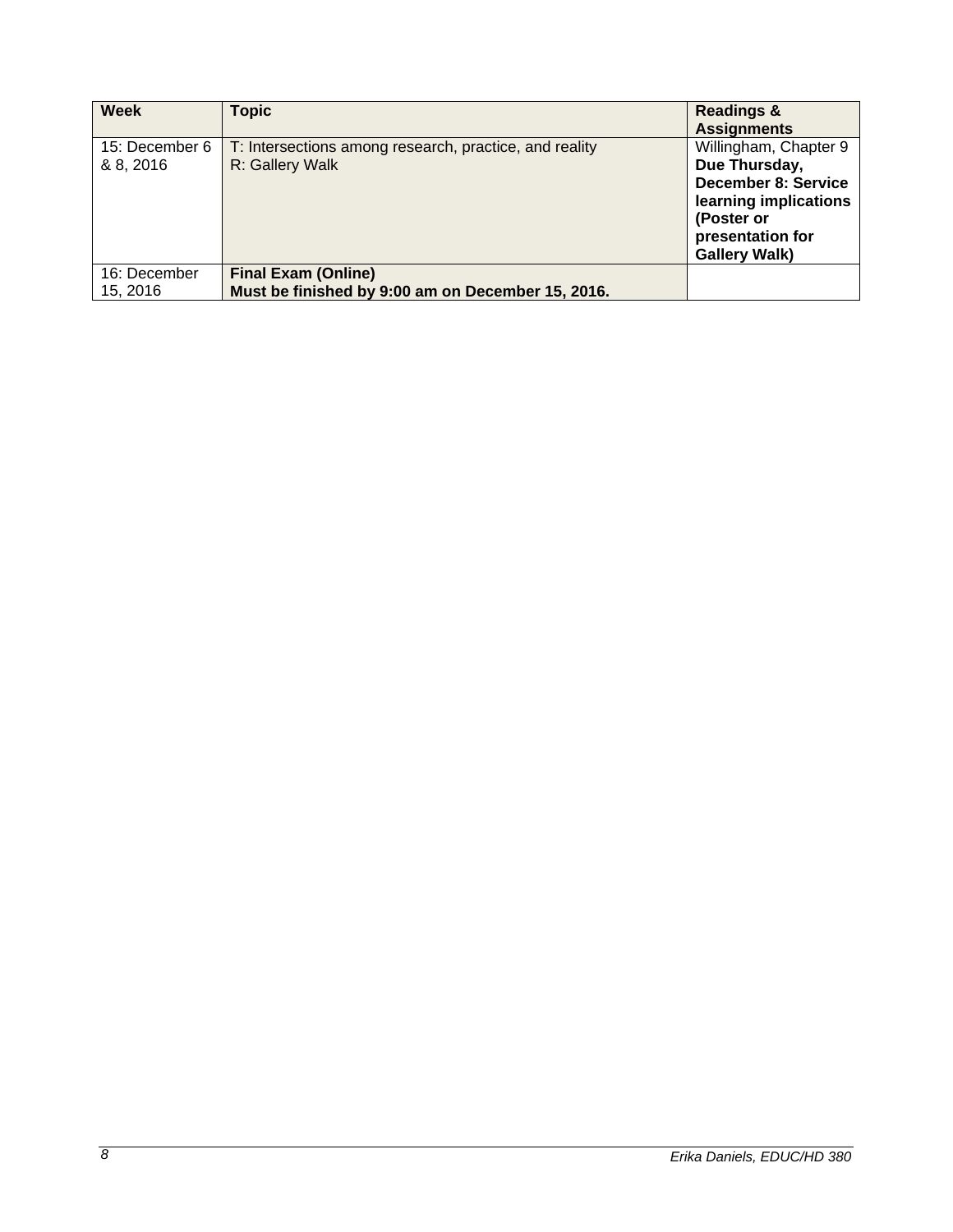### **GUIDING QUESTIONS FOR INTERVIEW & SERVICE-LEARNING WRITE UP**

#### EDUC 380

- 1.) How do the theories of cognitive development inform and/or influence service providers' interactions with their patients/students/clients?
- 2.) What outside influences such as environmental factors, cultural expectations, and family/sibling/friend relationships are evident on the patients/students/clients at your service-learning site? In other words, how do outside forces influence the choices you see being made?
- 3.) How do these outside influences affect the development of thought and reasoning within the patient/student/client?
- 4.) How do these outside influences affect the service providers' responses and their ability to address the needs of the patient/student/client?
- 5.) How will your understanding of the cognitive, emotional, and social development of the people (patients, students, clients, and service providers) you observe during your service learning experience inform and/or influence your interactions and decision-making processes within your future social and professional life?
- 6.) *For the interview with a child/adolescent in particular*: How will your observation and understanding of this child's cognitive, social, and emotional development inform and/or influence your interactions and decision-making process with other children of this age?

### **SAMPLE QUESTIONS FOR THE INTERVIEW WITH A CHILD OR ADOLESCENT**

- 1.) What types of things do you like to do in your free time? How do you decide what to do when you have a choice?
- 2.) How do you feel about school? What is your favorite part? What is your least favorite part?
- 3.) Tell me about your family and friends.
- 4.) Do you have a best friend?
- 5.) What is the best part about having a good friend?
- 6.) What is something difficult about having a best friend?
- 7.) What is your favorite thing to do with your family?
- 8.) How do you solve disagreements with your friends?
- 9.) How do you respond when your parents won't allow you to do something you want to do or have something you want?
- 10.) Have you thought about what you want to be when you grow up? If you know what you want to be, what do you need to do while you are young in order to get ready to achieve that goal?

During one of your interview sessions, take time to "play" with your child or adolescent. Play a board game, outdoor sport etc. Observe their actions, question their choice of moves etc.